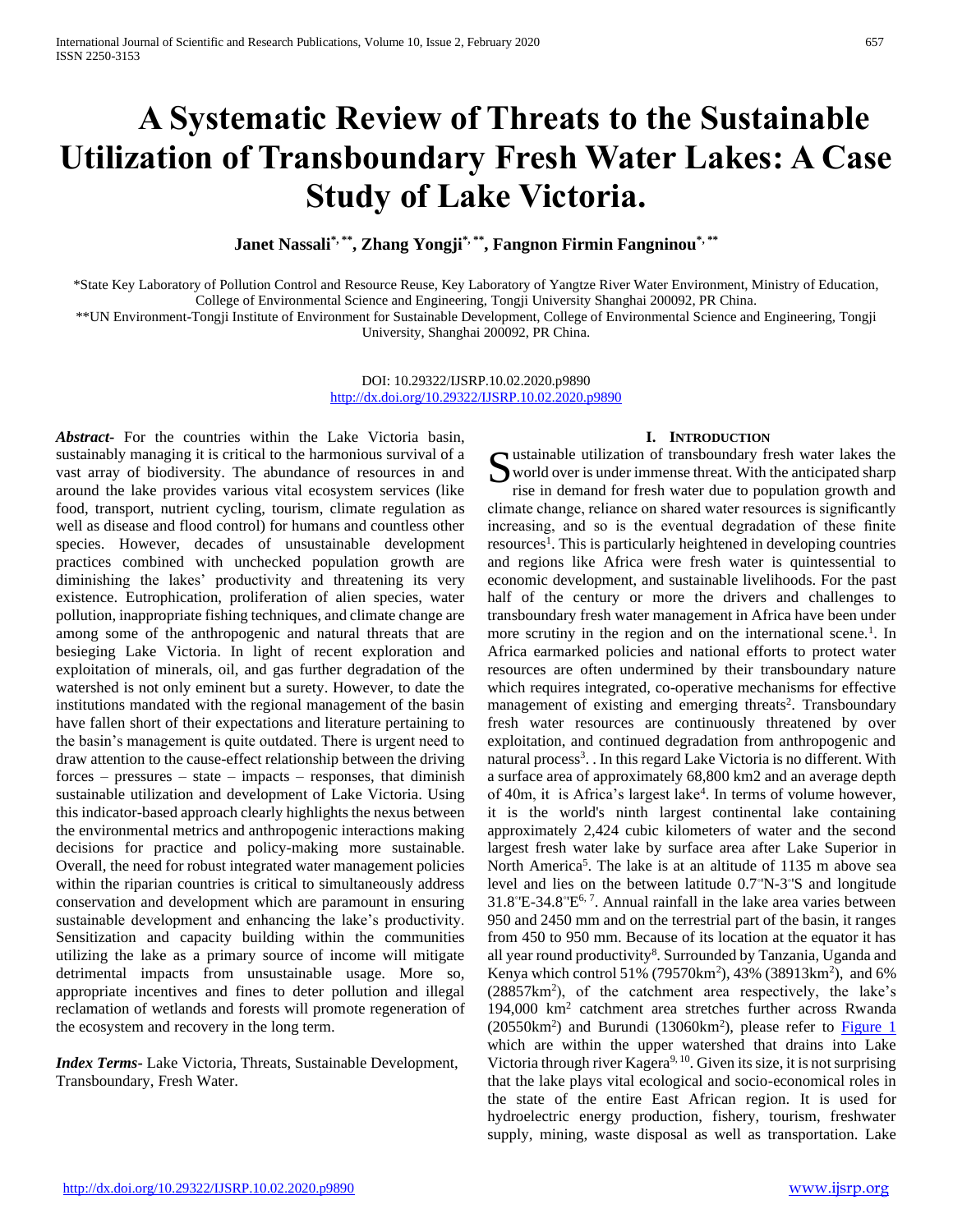Victoria is a habitat for numerous fish and bird species, including the crested crane and the sitatunga, a globally threatened species of water antelope  $11, 12$ . Wetlands occupy 40.8% of the basin, cropland 40.3%, while rest is grassland, savannah and shrub land. Wetlands within and around the basin provide important breeding grounds for fish,<sup>13</sup> and provide natural flood control and waste treatment services.

<span id="page-1-0"></span>

**Figure 1: Countries boarding Lake Victoria, and the entire catchment area, including major towns found within the catchment area (A: Kisumu, B: Kisii, C: Ukerewe island D: Mwanza, E: Butare, F: Kigali, G: Homabay, H: Migori, I: Kampala and J: Jinja) Source: Munguti et** *al* **2012**

Lake Victoria is however under considerable pressure from a variety of interlinked human activities; and has undergone enormous ecosystem changes within the last 70 years. Environmental threats from activities like mining, overfishing, siltation from the erosion of deforested watersheds, proliferation of alien species, industrial pollution, eutrophication, urbanization and climate change are all contributing to a host of detrimental issues which have seriously threatened ecosystem function<sup>14, 15</sup>. Current water management policies are however, not robust enough to cope with the challenges, which has had significant impact on water use. Much of the literature on water resources in the East African countries is scattered and embedded in policy documents, strategic plans and reports produced by consultants and international organizations. Critical but otherwise basic data on population, health, and environment indicators that would adversely affect this ecosystem is inaccessible at basic community level making it difficult to assess, monitor, and communicate effectively about these connections<sup>16</sup>. Therefore, the search for more solutions in this domain remains an ongoing challenge<sup>1</sup>. With the rapidly growing population and improved living standards, the pressure on the lake's resources is increasing and per capita availability of water resources is reducing day by day<sup>17</sup>. This paper is a systematic review of various literature highlighting the continuous threats to Lake Victoria and its catchment area. The political, social and institutional gaps that have inhibited its sustainable utilization and ultimately compromised the entire ecosystem. It aims to inform and educate the public, drawing attention to the current environmental state of the basin, emphasizing key driving forces that may alter the state of environment and trends in ecosystem services that the basin provides. An explicit research strategy involving desktop literature retrieval of various studies from scientific databases namely; Web

of Science, JSTOR, Science Direct, and Google Scholar were used. Grey literature including; UN Reports, and conference papers were also scrutinized to reduce publication bias. One hundred and thirty-six scientific articles from 1966 to 2019 were analyzed including 10% written within the last decade, then using inclusion and exclusion criteria based on relevance as level of threat; compilation was done.

# **II. ECONOMIC SIGNIFICANCE AND GDP OF THE LAKE VICTORIA BASIN (LVB)**

The region's GDP and economic growth has historically been driven by agriculture due to its contribution to employment. In 2017 agriculture contributed to 41% of East Africa's real GDP growth<sup>18</sup>. Annual incomes in the region range from USD  $90-270$ per capita and gross economic product is at approximately USD3- 4 billion per annum. Commercial fishing is among the highest grossing foreign exchange earner in the basin area, employing more than 2 million people in various capacities <sup>19, 20</sup> and supplying about one million metric tons of fish valued at about USD500 million annually. Nile Perch, Tilapia and Silver Cyprinid aka *daagaa or mukene* however, continue to be the most commercially viable fish species on the market with catches of 230,000 tonnes and 500,000 tonnes respectively per annum. Thirty two fish processing plants have in the last three decades been set up in the proximity of the lake for processing and eventual export supplying at least twenty six countries across the globe $2<sup>1</sup>$ . With the exception of Uganda and Tanzania the rest of the East African community members are importers of fisheries as well  $22, 23$ . Kenya's fishery export earnings increased from USD 0.4million in 1980 to USD66 million in 200324, 25. Tanzania's fish exports leaped from USD8.3million in 1992 to USD112million in 2003 with Uganda registering USD82million in 1998 to 86million in 200325, 26. Agriculture and Aquaculture aren't the only significant contributors to economic growth and development in the region. In addition to this, the lake also plays a vital role in regional transportation, with connections running between the major towns of Musoma, Mwanza, and Bukoba in Tanzania, Port Bell and Jinja in Uganda, and Kisumu in Kenya <sup>27</sup>. The main source of commercial energy for electricity in East Africa is hydroelectricity which accounts for 78% of total production. Kenya is the biggest producer of hydropower in the East African Community, followed by Tanzania and Uganda <sup>28</sup>. Uganda is heavily reliant on hydroelectric power which is produced from three dams (Bujagali, Nalubaale and Kiira) on Lake Victoria. Together the dams produce 630MW of electricity which the country utilizes to run its budding industrial sector<sup>29</sup>. Currently, the major hydroelectric plants in Uganda at Owen Falls serve the double interest of regulating the outflow to Victoria Nile, and generating power, which supplies Kampala and Jinja as well as the export markets in Kenya and Bukoba in western Tanzania <sup>28</sup>. However, the revenues accrued from the abundance of natural resources pale in comparison to the short-term, income from the emerging mining sector. The basin contains significant metallic and none metallic mineral resources in various parts. The mines in Mwanza and Mare region in Tanzania are one example of the new economy that is emerging. Mwanza, in Tanzania with the largest share of its population below the poverty line in the country, is witnessing one of most rapid expansions of gold production in Africa. The Lake zone gold fields, south and east of Lake Victoria, up to the Kenya border,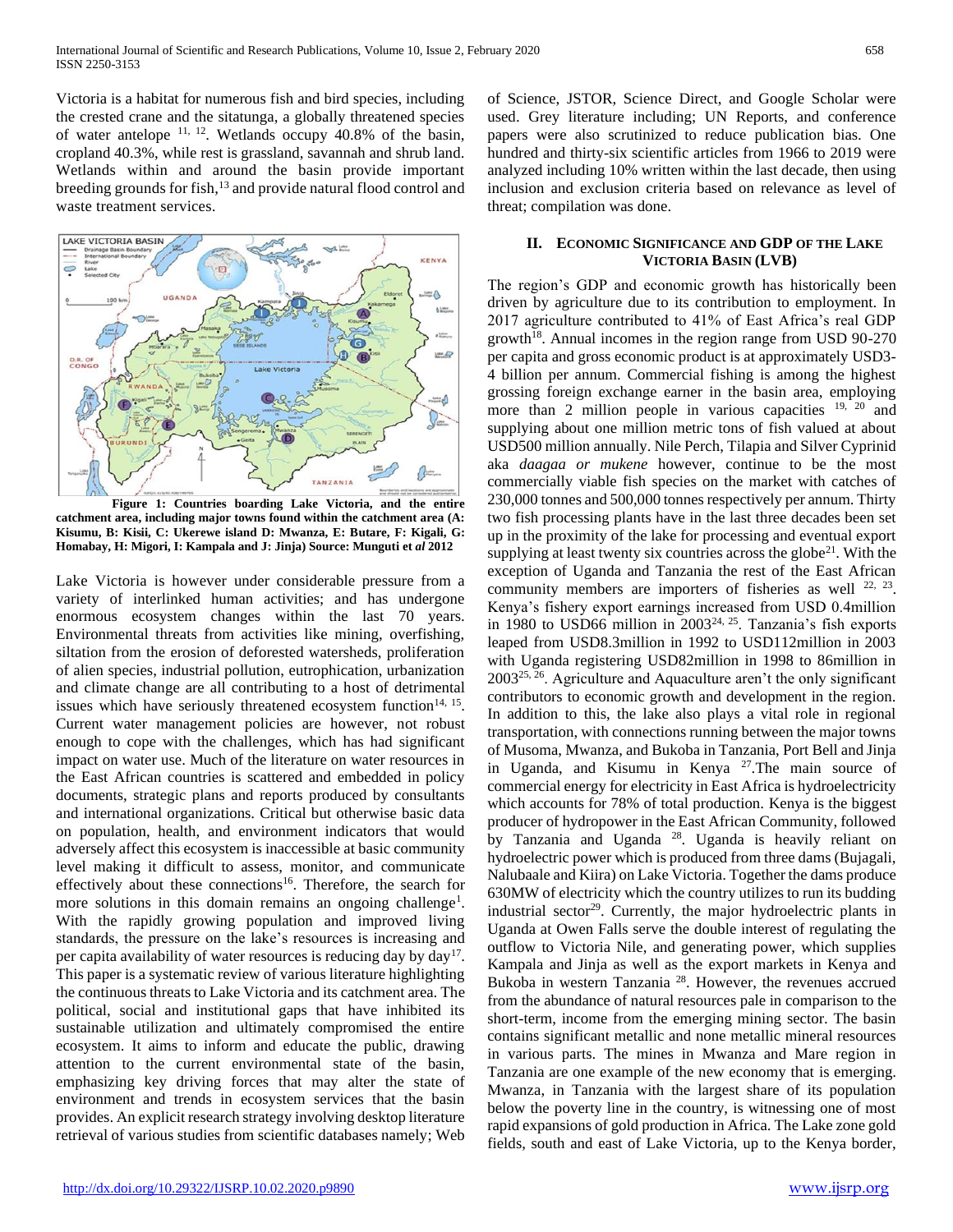have yielded considerable exploration success with over 30 million ounces of gold "discovered" during the past twenty-three years, the largest deposits currently known outside Ghana and South Africa. However, copious land endowed with an array of natural resources hasn't translated to wealth for the inhabitants of the Lake Victoria basin. In Tanzania 41.3% of the inhabitants in the Lake Victoria basin live below the Basic Needs Poverty Line while 39% in Kenya and 34% in Uganda respectively.

# **III. THREATS HINDERING THE SUSTAINABLE UTILIZATION OF THE LAKE VICTORIA BASIN (LVB)**

Lake Victoria's ecosystem and catchment area are under threat from multiple sources, each posing its own management challenge<sup>11</sup>. To better understand the casual effect of these threats classification of the following categories was done for this particular study; Socio-Economic threats, Ecological and Water Pollution. The lake has been facing these problems for the last sixty years. However, unprecedented acceleration of these threats in the last four decades has induced; degradation of the water quality owing mainly to eutrophication caused by inflow of nutrients flowing into the lake. Land degradation caused by unsustainable agricultural, soil erosion, tree/forest cutting etc. Growth of massive blooms of algae which are dominated by the potentially toxic blue-green variety. Water pollution caused by industrial and municipal discharges such as tanning paper, breweries, fish processing, Agro-processing etc. Introduction of the Nile Perch as an exotic fish species which has altered the food web structure and Water hyacinth infestation which covered about 2000 hectares in the Tanzania portion of the Lake by 1998 and 15,000 hectares in the whole lake the same year. While the threat is no longer a concern, for now (2020) the threat of a resurgence is ever present.

# *3.1. Socio-Economic Threats*

# *3.1.1 Population*

Lake Victoria catchment area is home to one of the highest rural population densities in the world, with over 100 residents per square kilometer in most places, and reaching densities as high as 1,200 residents per square kilometer in some areas<sup>11, 30</sup>. The catchment area is either directly/or indirectly intrinsic to sustaining the livelihoods of nearly 30 million people. In other words, nearly a third of the East African population are dependent on this region<sup>5</sup>. Agriculture, fisheries, and manufacturing are the main drivers of GDP in the catchment area. The basin's economy thrives mainly on agriculture with farmers primarily engaged in both commercial and subsistence farming including pastoralism. However, with the agricultural context heavily reliant on hydroclimatic conditions and sustainable land use management; poor agricultural practices, high poverty rates as well as the increasing demand for agricultural land have exacerbated or directly rendered the lake and its catchment area environmentally unstable. The rather remarkable growth in the agricultural and industrial sectors coupled with rapid population growth has however inevitably led to an increase in pollution and ultimately severe degradation of Lake Victoria. [Figure 2](#page-2-0) shows more than seven decades of continuous unchecked population growth within the lake proximity.

The lake acts as an important biodiversity conservation area as well as a climate moderator for some parts of the riparian countries. One of the largest inland water fishing sanctuaries, and a major inland water transport linkage for the three East Africa countries. The abundance of natural resources, expanding urbanization and opportunities for employment thereto have no doubt inevitably caused an influx of increased migration over the last couple of decades triggering population growth rates particularly close to the lakeshore in the catchment area<sup>31</sup>, during the twentieth century this growth exceeded 3% per year within the riparian states. The average population density in the entire basin is about 165 persons/km2<sup>32</sup>.Given the current population treads and projected estimations to  $2050$  [\(Table 1\)](#page-3-0) the future livelihood of 40+ million people who depend on the lake for their survival will be seriously compromised if left unchecked.

<span id="page-2-0"></span>

**Figure 2: GIS imagery showing population growth round Lake Victoria basin in the last 7 decades.**

The average population density on the Kenyan, Tanzanian and Ugandan sides of the basin is 297 persons/km², 97 persons/km2 and  $635$  persons/km2 respectively<sup>33</sup>. While migration may be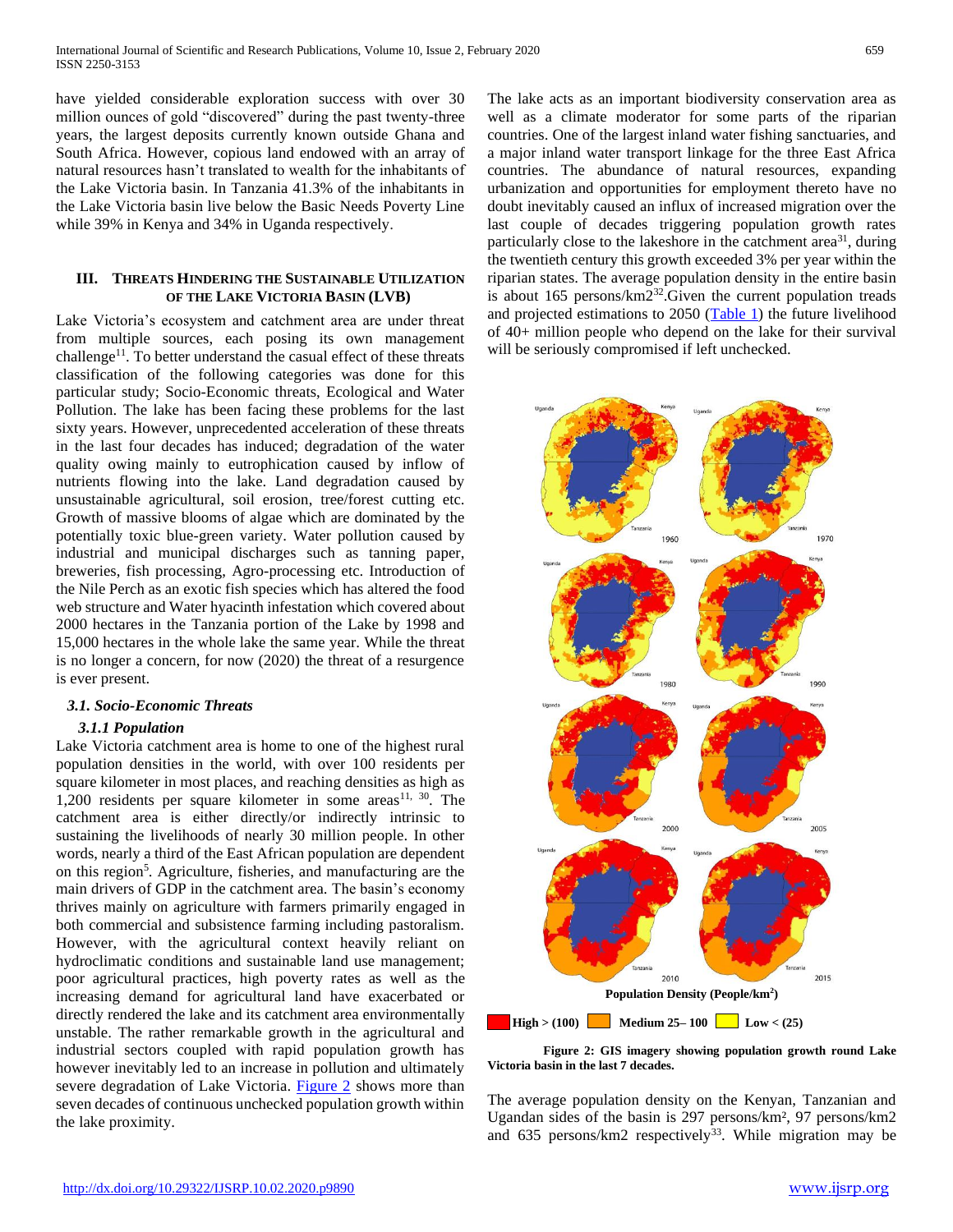partly responsible for population growth around the lake basin, a study conducted by Lopez- Carr et *al.* indicates that high fertility is an important factor in population growth as evidenced in the population dataset below<sup>16</sup>. [Table 2](#page-3-1) shows the total population of children under five in the region from 2000 to 2015 obtained from that particular study. The under 5 population increased from 6.43

million in 2000 to 8.27 million in 2010 and was projected to increase by approximately another million in 2015. Maps of percent growth of the under 5 population growth between 2010- 2015 suggest that the Lake Victoria Basin is among a handful of most rapidly growing regions of under 5 growth on the continent<sup>16</sup>.

<span id="page-3-0"></span>

| Lake Victoria Basin                      | 2010       | 2020       | 2030       | 2050          |
|------------------------------------------|------------|------------|------------|---------------|
| <b>Total Population</b><br>(UN-Adjusted) | 42.394.936 | 60,781,332 | 76,517,200 | 113, 197, 070 |
| % increase relative<br>to 2010           |            | 43.36%     | 80.48%     | 167%          |
| Source: Lopez – Carr et al 2013          |            |            |            |               |

<span id="page-3-1"></span>

| Table 2: Trend in the number of children in the LVB under 5 years of age |           |           |          |  |  |
|--------------------------------------------------------------------------|-----------|-----------|----------|--|--|
| Lake Victoria Basin                                                      | 2000      | 2010      | 2015     |  |  |
| Population Under five                                                    | 6.431.950 | 8.266.539 | 9.272774 |  |  |

**Source : Lopez – Carr et** *al* **2013**

#### *3.1.2 Unsustainable Land Use Techniques*

The land degradation problems facing the Lake Victoria basin are multi-faceted. The factors are several and include both natural and human-induced driving forces. Protecting the land quality for the benefit of people is a major challenge in the basin. The basin has experienced dramatic changes in the past century as a result of unsustainable land use practices and techniques<sup>34</sup>. Unsustainable land use techniques currently utilized by the population have exerted pressure on previously existing vegetation causing, in extreme cases, a barren environment that yields unwanted sediment to downstream communities<sup>35</sup>. The need for fuelwood and timber as well as land for settlements and other uses in terrestrial environments has led to changes in the ecosystem accelerating the extinction of rare plant and animal species. The incremental loss of natural habitat in the Lake Victoria basin has reduced vegetation cover exposing soils to both wind and water erosion. Water erosion is extensive in many parts of the basin with approximately  $45\%$  of the land prone to water erosion<sup>36</sup>. Siltation of dams and the increased risk of flooding in rivers and estuaries are the direct effects of soil erosion and other degradation forces in the basin. The near annual flash floods in Budalangi and Kano plains have been linked to such forces emanating from point and non-point processes<sup>37</sup>. The driving forces for the pressures causing land degradation are as complex and diverse as the ecosystem and socioeconomic set up of the basin itself. These forces both natural and anthropogenic have led to the current state and trends either directly or indirectly. They include commercial lumbering activities for timber industries in the region, clearing for agriculture and other land use types such as urban expansion, infrastructure and grazing. Population expansion, forest and environmental policies, laws and economic forces are the direct pressures. The most degraded parts of the basin, both in terms of nutrient deficiencies and physical soil degradation, are areas currently used for open grazing and extraction of fuelwood. Areas currently used for subsistence agriculture are also characterized by both types of degradation but at lower prevalence rates than grazing areas<sup>38</sup>. In the Mara, Mwanza and Kagera regions, clearing of forests has resulted into deforestation, a dominant feature in

most parts of the area where land is left bare following the expansion of settlements, livestock keeping, and agriculture<sup>39</sup>. Over the past three decades, intensified cultivation of marginal areas and clearance of natural habitats like wetlands, forests and mountainous areas has been witnessed in the Lake Victoria catchment area. These activities have been the main driving forces behind the escalating land degradation in the region. The forces are so intense that many wetlands such as Nakivubo Wetland in Uganda and Yala Swamp in Kenya are heavily degraded<sup>40</sup>. The main issues relating to forests and woodlands include deforestation and declining forest quality, incomplete inventory, monitoring, unsustainable governance with poor community involvement as well as unsustainable exploitation $41$ . In 2000, land under forest in the three East African countries were estimated at 30.0-49.9% for Kenya and Tanzania and 15.0-29.9% for Uganda out of their total land area respectively. The deforestation rate was estimated at 0.5-0.9% for Kenya, more than 1.0% for Uganda and less than 0.1-0.4% for Tanzania<sup>42</sup>. Woodland areas that used to be over 20% of land area have almost disappeared. Exotic trees have replaced varieties of indigenous trees. Similarly, many of the original wildlife species that existed in the early 1930 to 1950s have undergone varying degrees of decline. Forests and woodlands in the lake basin support an estimated 150,000 plant and animal species with a myriad of invaluable economic value to human beings in terms of shelter, food, medicinal purposes and energy needs (both industrial and domestic). However, since their ecologic benefits accrue not only to the inhabitants of the basin, it is impractical to estimate their economic value. On-going indications are that unregulated wetland conversion may contribute to a decline of floral and faunal diversity through loss of habitat, destruction of *refugia*, and floral/faunal mixing34, 43. Todate, land use policies have not adequately addressed the root causes of land degradation. Recent trends in land degradation can be linked to imbalances in land distribution, lack of incentives for conservation, insecure tenure and the failure to provide for diversified rural production systems <sup>44</sup>.The transboundary characteristics of the lake basin present it with unique opportunities and challenges in the attempts to address land related issues. Decisive and appropriate actions that take into account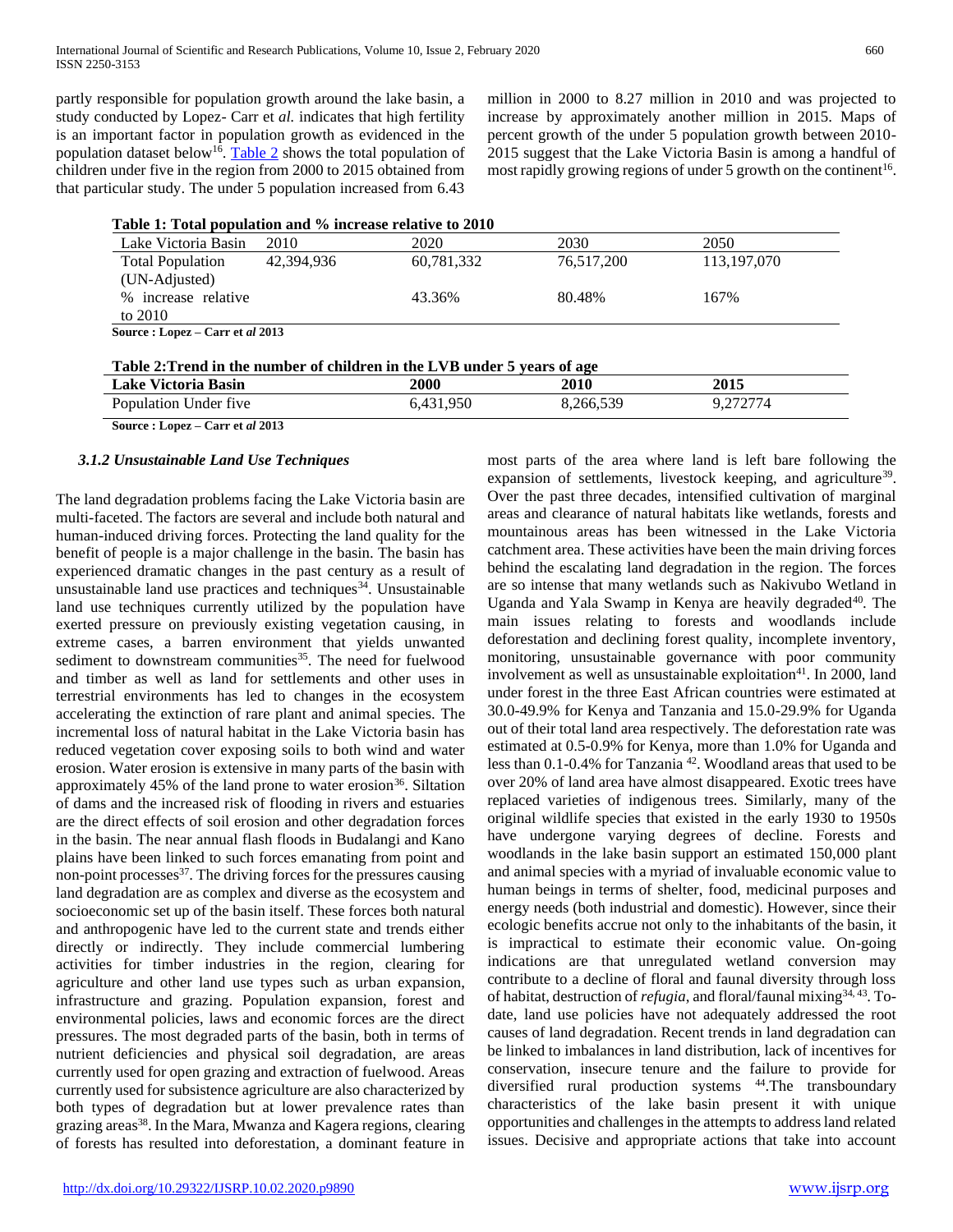these facets can significantly reduce vulnerability and increase human security through programs that strengthen coping capacities at all levels<sup>35</sup>. The United Nations Convention to Combat Desertification <sup>45</sup> asserts that land degradation is intricately linked to poverty and that addressing this problem requires the participation of the resource users and, where appropriate, providing them with alternative livelihood options  $45$ .

#### *3.1.3 Inappropriate fishing techniques*

Lake Victoria fish stocks and fisheries have undergone remarkable changes over the past 20 years. Signs of overfishing were reported as early as 1970 when catch rates of tilapia dropped from 100 fish per 50m long net (127 mm stretched mesh) to less than 5 fish <sup>46</sup>. As the stocks of Nile Perch increased, the diversity of haplochromines decreased rapidly. The contribution of haplochromines fish biomass in the lake decreased from 80% to less than 1% within a decade from 1970 and 1980<sup>47</sup>. According to the Lake Victoria Fisheries Organization<sup>48</sup>, landings of Nile perch have declined despite increasingly intensive fishing efforts<sup>49</sup>. Surveys conducted by LVFO between 2000 and 2006 showed an increase in the number of fishermen operating on the lake, as well as an increase in the number of boats (with and without engines), nets, and hooks (2007). The increased numbers of fishermen and the use of modern catching equipment have caused a dramatic decrease in the stock of Nile perch. Between 1999 and 2001, the stock of Nile perch was estimated at 1.29 million metric tons. For the period between 2005 and 2006, estimated stocks had fallen to 0.82 million metric tons. The stock of Nile perch as a percentage of the entire Lake Victoria fish stock decreased from 59 percent to 39 percent of the total standing stock between 2001 to 2006  $11, 49$ . There are about 35 fish fillet processing factories operating within the lakeshore cities which have created high demands for fish landing <sup>7, 50</sup>. Artisanal fishermen cannot compete with commercial fishers because of the poor fishing gear they use  $51$ . As an alternative, illegal gear such as trawlers and small-mesh-size nets have been used. These destroy breeding sites and catch juvenile  $fish<sup>52</sup>$ , leaving little opportunity for recovery of the fish population. As a result there has been a decline in Nile perch catches over the past two decades<sup>52, 53</sup> leading to loss of jobs and substantial income losses to local populations and national economies. Following the drastic shifts in species composition and stocks, a number of management measures have been instituted on the lake. Notably among these measures are: the ban on the use beach sane nets and under-sized mesh nets (<127 mm stretched mesh) of 1994, the ban on trawlers in 1996, and the introduction in 2002 of slot size of 50  $-84$  cm TL for Nile perch<sup>34</sup>.

# *3.2 Ecologically Related Threats*

# *3.2.1 Eutrophication*

Eutrophication primarily caused by poor land use management practices is a serious threat to Lake Victoria. Nutrient loads to the lake associated mainly with atmospheric deposition, natural and biomass burning as well as land runoff, together account for about 90% of phosphorus and 94% of nitrogen input<sup>54</sup>. This has affected water clarity and dissolved oxygen levels. Algal blooms have increased since the  $1960's<sup>55</sup>$ . The filamentous and colonial blue green algae, known for causing hypoxia conditions that occasionally lead to fish kills is now very dominant in Lake Victoria<sup>34</sup>. Large mases of vegetation cover including wetlands and forests have over the years been reclaimed for infrastructure, agriculture, urban settlements as well as for use in building materials, furniture crafting and fuelwood. This has led to considerable nutrient load in the lake from non-point sources. Analysis of sediment cores from the lake show an increasing rate of sedimentation over the past 150 years  $15$ ,  $38$ . While erosion attributed to loss of vegetation cover in and around the lakeshores and river channels is directly contributing to increased suspended solids in the lake; agricultural runoff, untreated soaps, detergents, and chemicals from industrial plants and homesteads within the catchment area are inducing eutrophication.

The use of agrochemicals and resulting runoff at large-scale farms of coffee, tea, cotton, rice maize, sugar and tobacco is increasing in the lake basin<sup>7</sup>. Agricultural runoff is the most significant source of high nitrogen loads in Lake Victoria, accounting for as much as 75% of the nitrogen flow into the lake<sup>56</sup> Consequently, nearly half of the lake floor currently experiences prolonged anoxia for several months of the year, compared to the 1960's when anoxic zones were localized and sporadic 47, 57. Algal concentrations are three to fivefold greater on the surface waters today than in the 1960's, reflecting higher rates of photosynthesis<sup>55</sup>. The situation has contributed to species decline with the major cause being attributed to land management whose control remains a significant remedy for saving the lake  $34, 52$ . As a result, algae concentrations are three to five times higher today than in the  $1960s<sup>43</sup>$ , and the resulting blooms have become a major problem, blocking sunlight and exacerbating anoxic conditions that harm plant life and result in fish kills. Hundreds of hectares have been cleared for cultivation purposes in Kenya, Rwanda and Burundi, see [Table 3](#page-4-0) leading to increased soil erosion as well <sup>54</sup>.

<span id="page-4-0"></span>

| Table 3: Agricultural Characteristics of the Lake Victoria Basin. Catchment land area (1000 ha) |
|-------------------------------------------------------------------------------------------------|
|-------------------------------------------------------------------------------------------------|

| <b>Catchment Area</b> | Cultivated | <b>None Cultivated</b> | <b>Total</b> |  |
|-----------------------|------------|------------------------|--------------|--|
| Kenya                 | 1470       | 3400                   | 4870         |  |
| Uganda                | 1400       | 2100                   | 3500         |  |
| Tanzania              | 1500       | 5540                   | 7040         |  |
| Rwanda                | 930        | 1130                   | 2060         |  |
| Burundi               | 670        | 640                    | 1310         |  |
| <b>Total</b>          | 5970       | 12.810                 | 18.780       |  |

**Source: Adapted from Odada et** *al* **2004**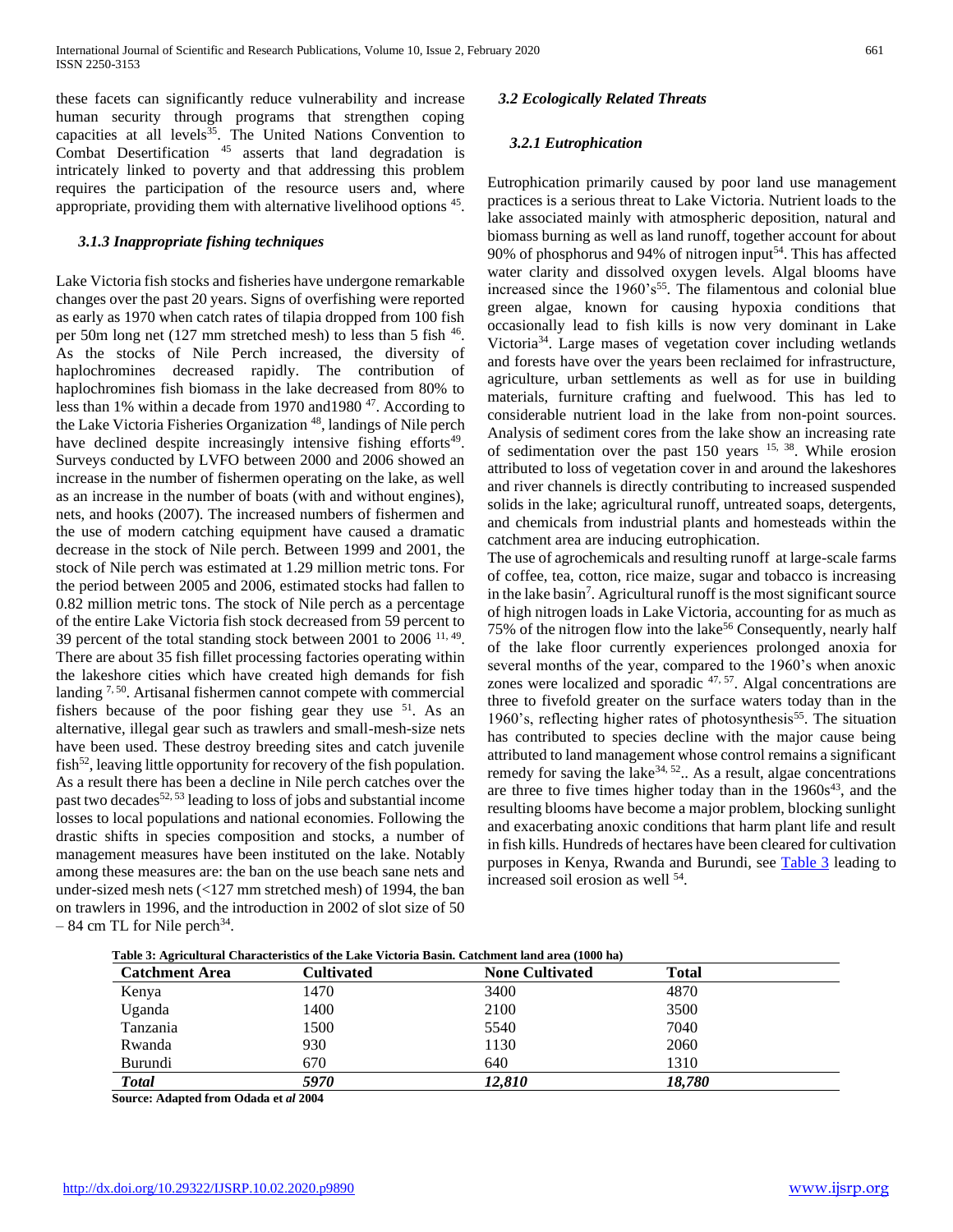Some rivers, such as the Sio, Sondu, Nyando and Kuja in the Lake Victoria basin Kenya, drain highly productive agricultural areas. In the 22 years the sediment load of river Nyando, increased 7.5 times with turbidity measured at 527 NTU in the rainy season of 2001<sup>38</sup>. Nearly half of Lake Victoria's floor currently experiences prolonged anoxia for several months per year, compared to the 1960s when it was a localized phenomenon <sup>43</sup>. Other indicators are similarly bleak; according to FAO, the Secchi water transparency index declined from five meters in the 1930s to less than one meter in the  $1990s$  <sup>11, 58</sup>. Healthy papyrus wetlands, that prominently featured in the Lake Victoria region, and helped control the effects of nutrient loads as well as sedimentation  $59$  have in recent years become increasingly degraded, and their ability to continue providing these valuable ecological services has been threatened  $12$ . The mining of development minerals like sand, clay and marble has only disrupted the ecosystem even further. In Kenya sand harvesting is mainly done 5 -10km away from the lake particularly in Winam and Ahero 52, 60. Without action, these problems will no doubt worsen in the coming decades, with increasingly adverse impacts on the environment and health of the communities in the Lake Victoria. In addition to environmental consequences, eutrophication also may impact the food and livelihood security of the most impoverished communities living along the lake shore $11$ .

# *2.2.2 Proliferation of Alien Species*

# *Fish Species*

Numerous literatures have established that the introduction of exotic fish species i.e. Nile perch (*Lates niloticus,)* and Tilapias (*Oreochromis niloticus)* in the 1950's resulted in drastic reduction of nearly  $200+$  endemic species of fish<sup>2, 7, 53, 61</sup>. This was evidenced by the decrease of haplochromines to fish biomass from 83% in the 1970s to less than 1% in the 1980s  $62-65$ . The native tilapiines.e. *Oreochromis esculentus* and *O. variabilis* were displaced through inter-specific species competition for food, space, and mates by the introduced superior breeds of *O.Niloticus, Tilapia zillii*, *T.r.*. The introduction of the Nile perch however, brought with it a complete change in the local fishing economy and distribution of wealth <sup>66</sup>. The original fish community of the lake included at least 300 species, mostly haplochromine cichlids and at least 14 cyprinids<sup>67</sup>. There were more than 20 genera of non-cichlid fishes. The most important commercial tilapiines were *Oreochromis esculentus* <sup>68</sup> and *Oreochromis variabilis* (Boulenger). Haplochromine cichlids and a native cyprinid, Rastrineobola argentea (Pellegrin) were abundant but, because of their small size, they were not originally exploited extensively<sup>67</sup>. Exceptionally high lake levels due to high rainfall, from 1961 to 1964 helped the introduced tilapias to get established $69$  and also accelerated eutrophication and other limnological changes 70 .Since the 1990s the fishery of Lake Victoria has been dominated by three commercial fish species, Nile perch, *R. argentea* and Nile tilapia 53, 71. The late 1990s and the early 2000s were dominated by a drastic reduction in catches of Nile perch in the lake and there are indications that if the downward trend is not halted the fishery could be heading for an imminent collapse <sup>72</sup>. However, some studies have postulated that following the decline of the perch, biodiversity is going to increase in the lake as was the case in the 1960s to  $1980s^{73, 74}$ . A recovery of native species in the lake was

noticed in the early 2000s. Even some haplochromines hitherto thought to be extinct were found in catches $53, 72$ .

#### *Water Hyacinth*

The invasion of the non-indigenous water hyacinth (*Eichhornia crassipes)*, between 1997-1999 caused changes that perhaps were less drastic ecologically but gravely disrupted local economies. Water hyacinth first appeared in Lake Victoria in 1989<sup>75</sup>. By 1995 in the Ugandan waters of Lake Victoria, stationary mats were estimated to cover 2200 ha along 80% of the shoreline; much of the Kenyan Winam (Nyanza) Gulf was covered, as were many other areas around the lake. The weed inhibited fishing, boating, and the decomposing plant material induced anoxic conditions in the lake. The waterweed was found to accumulate high heavy metal levels and to harbor high densities of pathogenic faecal coliforms, streptococci as well as *Salmonella* and *Vibrio* species <sup>2</sup> . Water hyacinth provided feeding and breeding grounds for the tilapia, led to a reduction in beach seining, a common fishing method in shallow waters, allowing the fish time to reproduce and grow<sup>53</sup>. Under the hyacinth, water oxygen levels were as low as 0.01 mgl-1. Nile tilapia has higher tolerance to low oxygen concentrations than Nile perch whose critical dissolved oxygen is 5 mgl-1 63, 72.Water hyacinth disappeared almost completely by the late 1990s. This was due to mechanical and manual removal, changes in hydrological conditions during the 1997–1998 El Niño, ecological succession and the introduction of the *Neochetina*  eichhorniae and N. *bruchi* weevils for biological control<sup>76</sup>. However, nutrient enrichment may cause resurgence and it is expected that periodic outbreaks may reoccur <sup>71, 77</sup>.

#### *2.3 Water Pollution and Quality Concerns*

Both point and non-point source pollution are major problems in the Lake Victoria basin. Important pollution components of the lake include eutrophication, microbiological pollutants, chemical pollutants, and suspended solids. These are a result of direct activities on the lake i.e. untreated municipal sewage, agricultural waste brought in by inflowing rivers, maritime transport waste, as well as runoff and storm waters inflow<sup>35</sup>. Population accelerated the rates of deforestation, agriculture, animal husbandry, industrialization, and wastewater disposal in to the lake, contributing to increased biological productivity during the twentieth century<sup>78</sup>. These changes at the landscape level were superimposed on a warmer and wetter regional climate during the latter half of the century  $79, 80$ . The result was eutrophication of a pattern familiar in temperate regions  $31, 70$ . Urbanization, along with industrial and agricultural activities around Lake Victoria, have increased significantly over the past three decades<sup>57, 81</sup> resulting in major inputs of nitrogen and phosphorus to Lake Victoria  $7, 81, 82$ . The quality of Lake Victoria's water has been further exacerbated by large discharges of untreated sewer and chemical wastes from urban centers as well as mycobacterial and nutrient laden runoff from pastoral and agricultural land, shrub-lands, forests and municipal slums. Untreated wastewater from Mwanza City is discharged directly into Lake Victoria via the Mirongo River and Igogo Creek<sup>83</sup>, with a total discharge estimated at over two million litres per day <sup>84</sup>.The Nakivubo sewage system in Jinja, Uganda, has been reported to discharge semi-treated effluents into the lake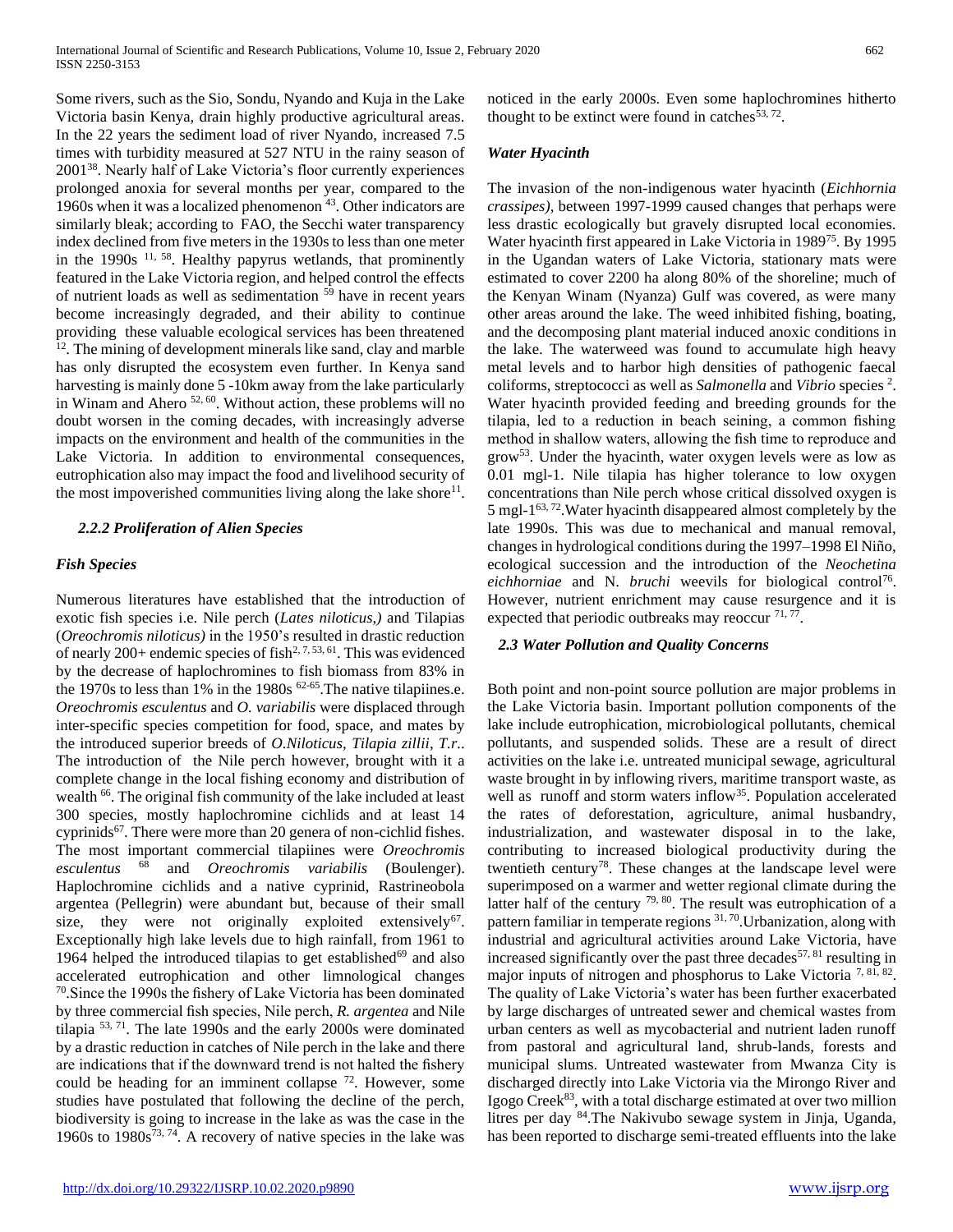at a rate of over 16 million litres per day, see  $\frac{\text{Table 4}}{85}$  $\frac{\text{Table 4}}{85}$  $\frac{\text{Table 4}}{85}$ . The lack of treatment poses major risks to public health because 70% of the basin population utilizes raw water in some form or another <sup>57</sup>. A study conducted by Kiwango and Wolanski estimated that 80% of the riverine phosphorus entering Lake Victoria comes from municipal and industrial sewage and the dumping of untreated sewage from villages and small settlements <sup>86</sup>. There is evidence that the domestic biological oxygen demand (BOD) exceeds industrial loads in all regions<sup>54</sup>. While policies and regulations

prohibiting the direct disposal of untreated waste into the lake exist, they are however not consistently enforced. The microbial contamination of the lake has increased the risk of waterborne diseases outbreaks<sup>87</sup>. Although life expectancy statistics are not available at the basin level, it is likely that in addition to dramatically reducing the standard of living of those who depend on the lake's waters, water pollution also may be reducing their life expectancies<sup>43</sup>.

| Table 4: Number of sewered and unsewered urban populations in the Lake Victoria catchment area |  |
|------------------------------------------------------------------------------------------------|--|
|------------------------------------------------------------------------------------------------|--|

<span id="page-6-0"></span>

| Country      |                         | Total Population Sewered Urban population (1000) | Unsewered Urban Population Number of towns |    |
|--------------|-------------------------|--------------------------------------------------|--------------------------------------------|----|
|              | $(1000 \text{ People})$ |                                                  | (1000)                                     |    |
| Kenya        | 10,200                  | 390                                              | 630                                        | 18 |
| Uganda       | 5,600                   | 210                                              | 870                                        |    |
| Tanzania     | 5,200                   | 27                                               | 340                                        |    |
| Rwanda       | 5,900                   | $\overline{\phantom{0}}$                         | 400                                        |    |
| Burundi      | 2,800                   | $\overline{\phantom{0}}$                         | 140                                        |    |
| <b>Total</b> | <b>29.700</b>           | 627                                              | 2.380                                      | 40 |
|              | . 74                    |                                                  |                                            |    |

**Source: Scheren et** *al* **2000 <sup>54</sup>**

#### *3.3.1 Mining*

Exploitation of mining resources is another aspect that has led to pollution in the Lake Victoria basin. The region is endowed with a variety of minerals; metallic and non-metallic ore deposits such as gold, limestone, copper, iron, silver, soapstone, quartz sand, chromium and lead. Uncoordinated and haphazard prospecting for these minerals, has led to contamination as well degradation of both land and water <sup>35</sup>. Recent studies indicate that high levels of mercury, an essential element used in artisanal gold mining activities is present in the lake due to recent exploration activities mainly in areas such as Geita and Musoma 88-90. The presence of mercury has been documented in large Nile perch, weighing more than 5-10 kilograms (kg) with concentrations usually exceeding  $200$  ng/g in fish tissue<sup>91</sup>. Mining activities are not only associated with deforestation but with destruction of the soil surface, exposing open pits in the ground and covering top soil with gravel and sub soils.

In some areas land has been abandoned after the mining activities without any attempt at rehabilitation. Several studies have revealed significant levels of Cr, Cu, Cd, Pb, Zn, and Hg in sediment and water samples from Lake Victoria<sup>91-94</sup>, with the potential to adversely impact on human health.

#### *3.3.2 Use of Pesticides*

Pesticides directly introduced by fishermen or indirectly through runoff from agricultural areas are a public health concern. These have been detected in water and fish samples from Lake Victoria  $95-98$  see [Table 5.](#page-6-1) The levels detected are much lower than the WHO guidelines for daily intake of drinking water, however, they become significant considering magnification through the food chain 34, 99.The lake phytoplankton community has changed towards dominance of unpalatable and toxic cyanobacteria<sup>99</sup>. It is estimated that there has been a loss of up to 50% of oxygenated water volume in Lake Victoria since 1960s<sup>[100](#page-10-0)</sup>.

| Table 5: Comparison of pesticide residues in water from river Sio, Nzola and Lake Victoria (µg/kg) |  |  |  |  |
|----------------------------------------------------------------------------------------------------|--|--|--|--|
|                                                                                                    |  |  |  |  |

<span id="page-6-1"></span>

| Pesticide            | R. Sio $(n=9)$ | R. Nzola $(n=9)$ | Sio Port Beach $(n=9)$ | Marenga Beach $(n=9)$ |
|----------------------|----------------|------------------|------------------------|-----------------------|
| $\alpha$ -HCH        | 3.55-5.16      | 3.87-6.94        | 1.81-6.06              | 0.91-7.78             |
| $\alpha$ -HCH        | $2.7 - 4.00$   | 1.34-4.19        | $0.92 - 3.59$          | $0.52 - 233$          |
| $\alpha$ -HCH        | 2.07-18.25     | 5.56-27.09       | 6.23-24.54             | 3.37-23.12            |
| $P.P'$ -DDT          | 2.56-19.30     | 14.73-20.42      | 7.16-12.57             | 1.62-12.32            |
| $O.P'$ -DDE          | 3.97-13.37     | $9.63 - 10.62$   | $0 - 6.21$             | 5.15-10.53            |
| $P.P'$ -DDD          | 9.11-39.54     | 21.56-24.20      | 13.16-19.49            | 10.72-18.91           |
| $\alpha$ -Endosulfan | 16.50-25.50    | 11.04-49.11      | 5.96-22.47             | $0.12 - 13.45$        |
| Endosulfan sulphate  | 11.26-15.56    | 10.32-25.97      | 2.88-13.17             | 6.72-13.06            |
| $\alpha$ -Endosulfan | $0.01 - 0.32$  | $0.002 - 0.12$   | $0 - 0.05$             | $0 - 0.03$            |
| Aldrin               | 6.15-57.32     | 9.41-27.76       | 11.71-12.71            | 11.44-20.78           |
| Dieldrin             | 22.07-65.48    | 30.65-51.92      | 16.03-57.01            | 11.94-69.55           |
| Endrin               | 7.07-12.76     | 14.07-26.86      | 8.64-18.13             | 8.00-10.99            |
| Heptachlor           | 8.25-16.59     | 17.24-27.99      | 2.49-10.00             | 13.76-30.83           |
| Heptachlor e         | 3.40-40.00     | 4.06-21.70       | $3.20 - 8.76$          | 3.24-6.31             |
| Methoxychlor         | $2.61 - 8.13$  | 7.82-37.47       | 2.52-14.78             | 3.45-4.41             |

**Source: Madadi 2004**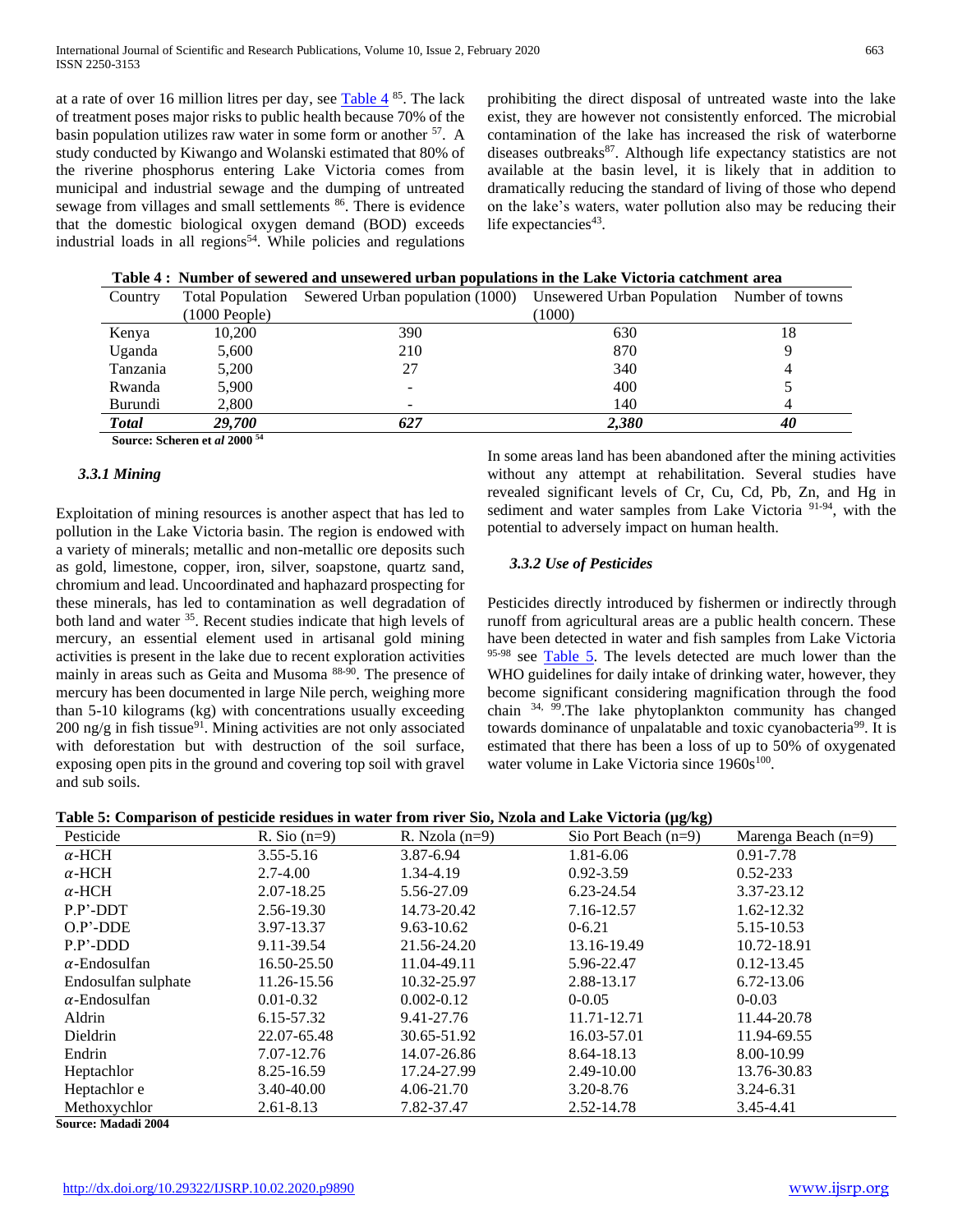Various researchers have found that heavy metals like copper, zinc, manganese, iron, cadmium, lead and chromium carried out in various sections of the lake generally have higher trace metal concentrations in sediments than water and other living organisms  $91, 101$  $91, 101$ . More so, tropical lakes are especially sensitive to pollution because their naturally lower levels of oxygen, resulting from high regional temperatures, reduce the ability of the lake to absorb pollution loads<sup>[43](#page-9-0)</sup>.

# *3.4 Climate Change*

The basin's climate system has changed since the Holocene era <sup>[6](#page-8-0)</sup> and continues to vary spatially and temporally, in part due to human activities, and is projected to continue to change and influence ecosystem change<sup>[52](#page-9-1)</sup>. Concerns regarding the ecological and social impact of potential climate change and variation have been raised by Hulme et *al* [102](#page-10-3). Recent climatic trends for the lake basin have shown 10–40% decreases in precipitation since 1960 <sup>[34](#page-9-2)</sup> and the potential for further decreases and increased air temperatures. Lake Victoria is sensitive to climate change as its water balance is dominated by rainfall and evaporation, with river inflow and outflow making minor contributions<sup>[43](#page-9-0)</sup>. Global warming will lead to higher temperatures estimated to be between 0.2 and 0.5 °C per decade for Africa <sup>[102](#page-10-3)</sup>. The major effects of climate change on the basin's water systems are as a result of changes in the hydrological cycle, the balance of temperature, and rainfall. Lake Victoria is now  $0.5^{\circ}$ C warmer than in the 1960s  $47$ , <sup>[103](#page-10-4)</sup>. Maximum temperatures in the region have been progressively increasing over the past four decades. It is also likely that extreme events such as El Niño are being experienced more frequently, and have become more intense in the basin<sup>[104](#page-10-5)</sup>. The 1997 El Niño which saw Lake Victoria level rise by 2.4m<sup>[105](#page-10-6)</sup> was the strongest in the region and caused wide-ranging agricultural, hydrological, ecological, economic and health impacts<sup>[106](#page-10-7)</sup>. Climate change in the lake basin is linked to local processes such as deforestation and burning of vegetation, reduced infiltration and topsoil depletion and soil erosion (Figure 3). It is also a driving force for a number of health problems including malaria epidemics<sup>[107,](#page-10-8) [108](#page-10-9)</sup>. Dramatic fluctuations in lake water levels have been reported during several time periods. As a general pattern, the lake levels were relatively low—but constant—between 1900 and 1961<sup>[27](#page-9-4)</sup>. Beginning in 1961 with a period of unusually high rainfall, lake levels rose substantially, eventually rising by about two- and one-half meters<sup>[109](#page-10-10)</sup>. Then, beginning in 2000, water levels began to fall once again, eventually declining by as much as two meters $^{11, 109}$  $^{11, 109}$  $^{11, 109}$  $^{11, 109}$ . Water levels highly sensitive to changes in rainfall patterns, and especially dependent on the yearly seasonal rains, including the long rains, which occur between March and May, and the short rains, which occur between October and December [27](#page-9-4). Under normal circumstances, outflow is limited primarily to evaporation, which accounts for some 85% of the water leaving the lake  $11, 28$  $11, 28$ .



**Figure. 1: Drivers and impacts of global climate change Source: Lake Victoria Basin Environmental Outlook.2006 [34](#page-9-2)**

A few researchers have used models to show that decreasing precipitation and increasing air temperature are expected to cause decreases in plant, soil, and system carbon as well as plant production, all of which are instrumental in land cover dynamics<sup>33,</sup> <sup>[110,](#page-10-11) [111](#page-10-12)</sup>. Climate change impacts on global and country level agricultural land use also relevant for understanding climate change impacts on ecosystems level changes $^{112}$  $^{112}$  $^{112}$ .

# **IV. Regulatory Frameworks for Lake Victoria**

Given its location and importance, the management of Lake Victoria requires institutional and regulatory frameworks that will ensure the sustainable utilization of water resources for the benefit of all riparian countries. The water quality deterioration and loss of biodiversity in Lake Victoria, for example, is a result of weaknesses in current and past management strategies in the three East African riparian states<sup>[52](#page-9-1)</sup>. Lake Victoria continues to be governed by international agreements that were established between the 1920s and 1950s under colonial rule. The agreements are generally geared towards ensuring that Sudan and Egypt, whose economies rely on irrigation schemes, get sufficient water throughout the year  $2, 113, 114$  $2, 113, 114$  $2, 113, 114$ . These existing Nile agreements, which were expected to govern the development of Lake Victoria and its catchment, have failed to ensure its protection and sustainable development to Lake Victoria Basin states. Unless there is a comprehensive review of the existing Nile Basin agreements, Lake Victoria may become the source of water conflicts in the region. Negotiations are under way among the ten Nile Basin member states to review the Nile agreements under the Nile Basin Initiative <sup>[115](#page-10-16)</sup>. But how the legal and institutional frameworks proposed will equitably serve the interests of the member states, is a matter for future discussion. A lack of harmony in water and wastewater standards, and different agricultural policies among the three riparian states, further undermines common objectives. The three riparian states have weak economies that cannot support radical changes in food and industrial production as well as in waste management technologies. Thus, their end-of-pipe waste management approaches place significant pressures on the environment and will continue to affect Lake Victoria<sup>[116](#page-10-17)</sup>. However, for now all the riparian states have established national environmental institutions, established by acts of parliament. Uganda and Kenya have cross-sectoral environmental legislation frameworks called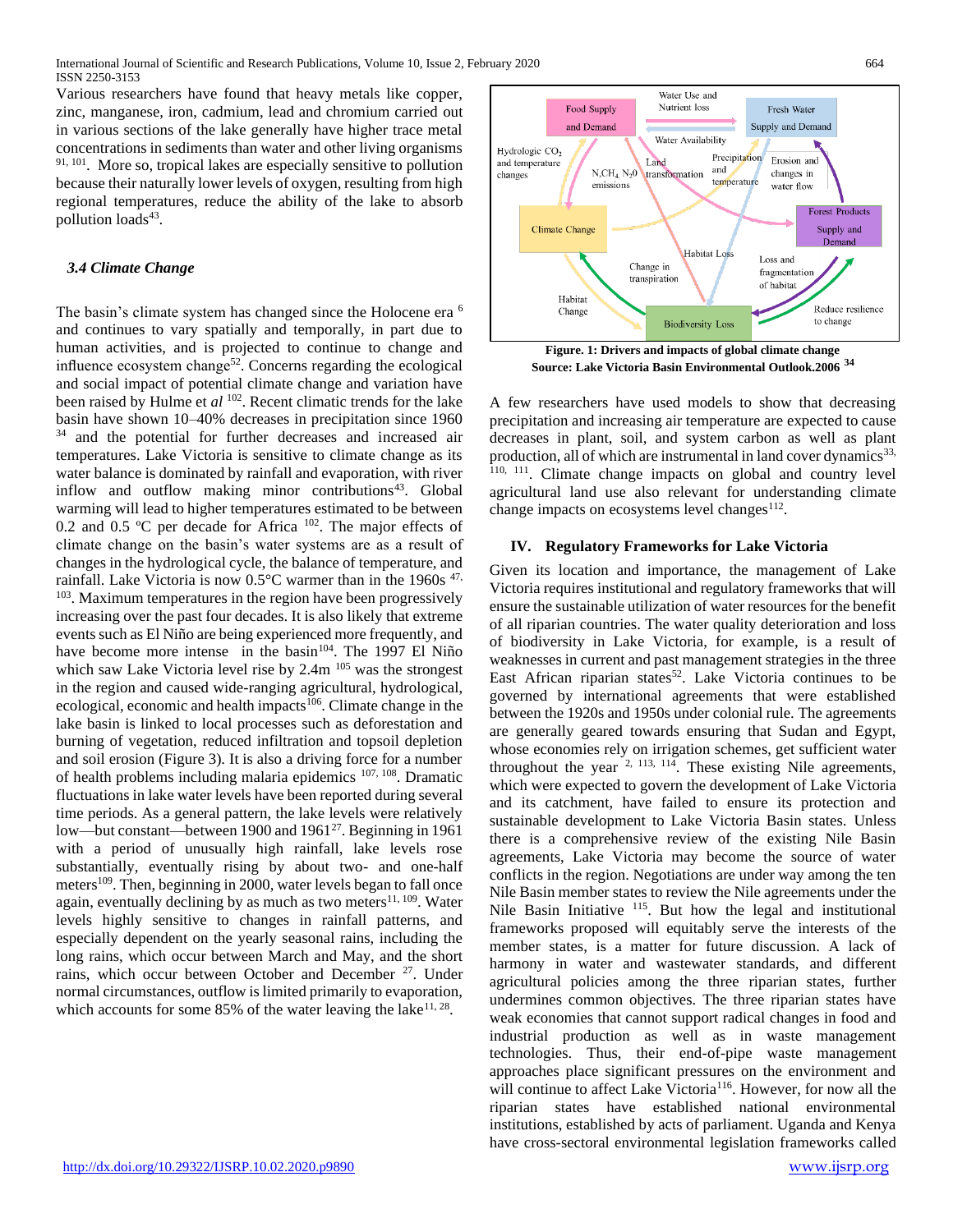the Uganda Environment Management Statute, 1995, and the National Environmental Management and Coordination Act, 1999 (Kenya), respectively*.* While Uganda and Kenya have had framework environmental legislation since the 1990s, Tanzania has an Environmental Management Act enacted in 2004. Although the organizations empowered under these legislative provisions have been granted the powers to care for the environment, all experience difficulties in executing their powers because of the lack of human, technical and fiscal capacities. As a result, they lack monitoring and enforcement capabilities and are reduced to advisory institutions to their respective governments.

# *Protocol for the sustainable development of Lake Victoria Basin (2003).*

A Protocol on Sustainable Development of Lake Victoria Basin was signed by the three partner states of the East African Community (Kenya, Uganda and Tanzania) on November 29, 2003, and ratified in November, 2004. Article 3 of the Protocol outlined the fourteen areas of cooperation as they relate to conservation and sustainable utilization of the resources of the Basin. Among the areas of cooperation, was, "the sustainable development, management and equitable utilization of water resources" and "the improvement of public health with specific reference to sanitation". Further, Article 33 of the Protocol established the Lake Victoria Basin Commission (LVBC). The LVBC has a mandate to coordinate, promote and facilitate conservation and sustainable utilization of resources in the Basin. It aims to encourage appropriate stakeholder participation in conservation and management of resources at various levels, including at village, local, national and regional levels. It's role, as the "body for the sustainable development and management of the Lake Victoria Basin", involves a broad range of functions including; guidance on implementation of sector projects and programs, promotion of capacity building, institutional development, initiation as well as promotion of programs that target poverty eradication.

# **V. Conclusion**

Managing a transboundary resource like Lake Victoria is complex and requires a long-term strategy that entails capacity building of the resource users, a partnership arrangement between them and their respective governments. However, in practice, many transboundary basins lack the required institutions to prevent and resolve conflicts and to coordinate resource sharing. Integrated water resources management (IWRM) strategies would open opportunities for addressing primary social and economic courses, including poverty alleviation and a way out of the subsistence farming trap and related environmental degradation in the basin. The water and land conservation issues are closely related to rural poverty and vulnerability of inhabitants of the basin. It is necessary for the decision-making mechanisms to take into consideration the differences in the communities within the transboundary basins. By adopting an IWRM approach that is geared to promoting coordinated development and management of resources linking land, water supply as well as demand, while involving all stakeholders and authorities would act as a measure to ease pressure on the degraded land and water basin and let it recover for present and future generational use. Integrated

management should include programs/projects in domestic water use, water supply and sanitation for health; small and large-scale agriculture-ranching for food security and income generation; Agro-forestry for income generation, business and ecosystem services; tourism for wildlife conservation and earn foreign exchange; mining and other Agro-industries to add value to harvested natural resources and alternative energy sources. Further research/action is required on the following wider aspects: water-quality assessment; resource inventory, mapping and use, sociocultural issues (encompassing health), agriculture, and education, within the entire lake basin.

#### **ACKNOWLEDGMENT**

The author would like to thank Mr. George Lartey-Young and Prof. Hang Tao at the College of Environmental Science and Engineering Tongji University for their support in compiling this paper.

#### **REFERENCES**

1. Chikozho, C. J. P.; Chemistry of the Earth, P. A. B. C., Pathways for building capacity and ensuring effective transboundary water resources management in Africa: Revisiting the key issues, opportunities and challenges. **2014,** *76*, 72-82.

<span id="page-8-2"></span>2. Luilo, G. A. J. o. A. S., Lake Victoria water resources management challenges and prospects: a need for equitable and sustainable institutional and regulatory frameworks. **2008,** *33* (2), 105-113.

3. mondiale, B., *World development report 1992: development and the environment*. World Bank: 1992.

4. Herdendorf, C. E., Distribution of the world's large lakes. In *Large Lakes*, Springer: 1990; pp 3-38.

5. Bank, W. G. D. R., Kenya, Tanzania and Uganda: Lake Victoria Environmental Management Project. **1996,** (15541-ARF).

<span id="page-8-0"></span>6. Johnson, T. C.; Kelts, K.; Odada, E. J. A. A. J. o. t. H. E., The holocene history of Lake Victoria. **2000,** *29* (1), 2-12.

7. Ntiba, M.; Kudoja, W.; Mukasa, C. J. L.; Research, R.;

Management, Management issues in the Lake Victoria watershed. **2001,** *6* (3), 211-216.

8. Scholz, C.; Johnson, T.; Cattaneo, P.; Malinga, H.; Shana, S., Initial results of 1995 IDEAL seismic reflection survey of Lake Victoria, Uganda and Tanzania. In *Environmental change and response in East African lakes*, Springer: 1998; pp 47-57.

9. Swallow, B.; Okono, A.; Ong, C.; Place, F. J. R. t. i. n. r. m. e. o. r. p., approaches; CGIAR, p. i. a. i. t., TransVic: improved land management across the Lake Victoria Basin. **2003**, 65-78.

10. Nyirabu, C. M., Objectives of LVEMP and it's implementation. **2002**. 11. Lubovich, K., *Cooperation and competition: managing* 

<span id="page-8-1"></span>*transboundary water resources in the Lake Victoria Region*. FESS, Foundation for Environmental Security & Sustainability: 2009.

12. Kansiime, F.; Saunders, M.; Loiselle, S. J. W. E.; Management, Functioning and dynamics of wetland vegetation of Lake Victoria: an overview. **2007,** *15* (6), 443-451.

13. Balirwa, J. S. J. W. E.; Management, The Lake Victoria environment: its fisheries and wetlands—a review. **1995,** *3* (4), 209-224.

14. Hecky, R. E. B., F.W.B Hydrology and chemistry of the African Great Lakes and water quality issues: Problems and solutions. **1992,** *23* (1), 45- 54.

15. Verschuren, D.; Johnson, T. C.; Kling, H. J.; Edgington, D. N.; Leavitt, P. R.; Brown, E. T.; Talbot, M. R.; Hecky, R. E. J. P. o. t. R. S. o. L. S. B. B. S., History and timing of human impact on Lake Victoria, East Africa. **2002,** *269* (1488), 289-294.

16. Lopez-Carr, D.; Zvoleff, A.; Pricope, N., Using New Methods and Data to Assess and Address Population, Fertility, and Environment links in the Lake Victoria Basin. In *XXVII IUSSP International Population Conference*, Busan, South Korea,, 2013.

17. Nsubuga, F. N.; Namutebi, E. N.; Nsubuga-Ssenfuma, M. J. J. o. W. R.; Protection, Water resources of Uganda: an assessment and review. **2014,** *6* (14), 1297.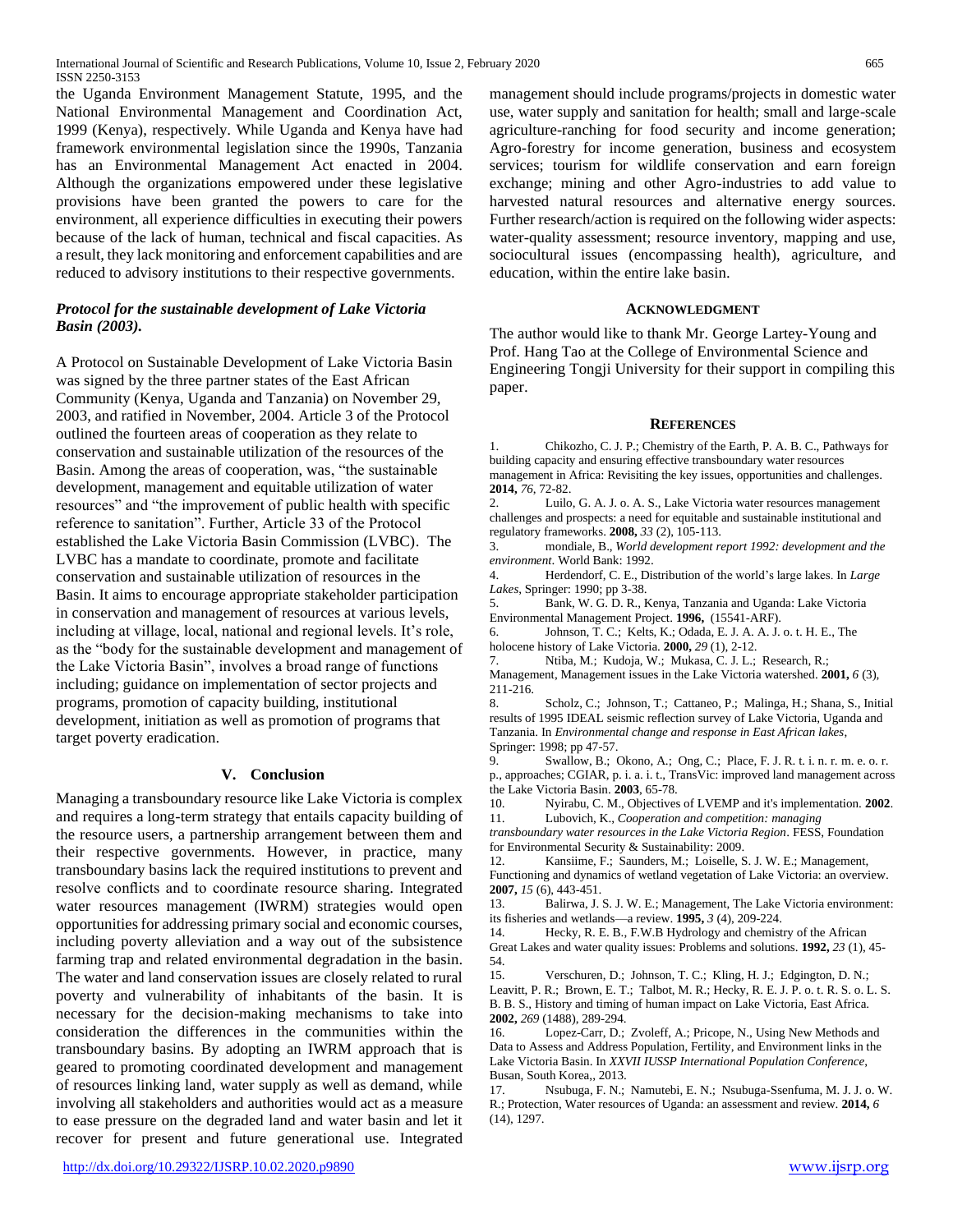18. Bank, A. A. D., East Africa Economic Outlook 2019. African

ISSN 2250-3153

[/REO\\_2019\\_-\\_East\\_Africa\\_.pdf.](https://www.afdb.org/fileadmin/uploads/afdb/Documents/Publications/2019AEO/REO_2019_-_East_Africa_.pdf) 19. Thiery, W.; Gudmundsson, L.; Bedka, K.; Semazzi, F. H.; Lhermitte, S.; Willems, P.; Van Lipzig, N. P.; Seneviratne, S. I. J. E. R. L., Early warnings of hazardous thunderstorms over Lake Victoria. **2017,** *12* (7), 074012.

20. Witte, F.; Msuku, B.; Wanink, J.; Seehausen, O.; Katunzi, E.; Goudswaard, P.; Goldschmidt, T. J. R. i. F. B.; Fisheries, Recovery of cichlid species in Lake Victoria: an examination of factors leading to differential extinction. **2000,** *10* (2), 233-241.

21. Odongkara, K.; Abila, R. O.; Luomba, J. J. A. j. o. t. h.; fisheries, The contribution of Lake Victoria fisheries to national economies. **2009,** *12* (1).

22. Geheb, K.; Kalloch, S.; Medard, M.; Nyapendi, A.-T.; Lwenya, C.; Kyangwa, M. J. F. P., Nile perch and the hungry of Lake Victoria: Gender, status and food in an East African fishery. **2008,** *33* (1), 85-98.

23. Abila, R. O.; Odongkara, K. O.; Onyango, P. O. In *Distribution of economic benefits from the fisheries of Lake Victoria*, 2006.

24. Bokea, C.; Ikiara, M., The Macroeconomy of the export fishing industry in Lake Victoria (Kenya). **2000**.

25. Yongo E., K. B. B. M. H. G., The State of the Fisheries Resources of Lake Victoria and Their Management. In *Proceedings of the Regional Stakeholders' Conference,* [Online] Lake Victoria Fisheries Organization Secretariat, J., Uganda., Ed. LVFO: Jinja, Uganda., 2005; pp. 132 -148.

<http://hdl.handle.net/1834/7204> (accessed 24 -25 February ).

26. Njiru, M.; Kazungu, J.; Ngugi, C.; Gichuki, J.; Muhoozi, L. J. L.; Research, R.; Management, An overview of the current status of Lake Victoria fishery: Opportunities, challenges and management strategies. **2008,** *13* (1), 1-12. 27. EAC Secretariat. Lake Victoria Basin Commission Special report on the declining of water levels of Lake Victoria.

<span id="page-9-5"></span><span id="page-9-4"></span>28. Ewald, J. J. S., Sweden, Strategic Conflict Analysis: Lake Victoria Region. **2004**.

29. ERA. Electricity Regulatory Authority of Uganda. Uganda's Installed Hydro Electric Capacity Statistics

<https://www.era.or.ug/index.php/stats/generation-statistics/installed-capacity> (accessed February 8th).

30. Hoekstra, D.; Corbett, J., Sustainable agricultural growth for highlands of East and Central Africa. *International Centre for Research in* 

*Agroforestry* **1995,** *Nairobi, Kenya*. 31. Lehman, J. T., Lake Victoria. In *The Nile*, Springer: 2009; pp 215- 241.

32. Bugenyi, F.; Magumba, K. In *The annual cycle of stratification in Lake Victoria(Uganda) revisited*, The Lake Victoria Ecosystem Workshop: People, fisheries, biodiversity, and the future of Lake Victoria., 1993; p 32.

<span id="page-9-6"></span>33. Odada, E. O.; Ochola, W. O.; Olago, D. O. J. A. J. o. E., Drivers of ecosystem change and their impacts on human well‐being in Lake Victoria basin. **2009,** *47*, 46-54.

<span id="page-9-2"></span>34. UNEP, Lake Victoria Basin Environmental Outlook. In *Environment and Development* [Online] UNEP: Nairobi Kenya, 2006.

35. Odada, E.; Olago, D.; Ochola, W., *Environment for Development: An ecosystems assessment of lake Victoria basin environmental and socio-economic status, trends and human vulnerabilities*. Pan African START Secretariat (PASS): 2006.

36. Reich, P.; Eswaran, H.; Beinroth, F. In *Global dimensions of vulnerability to wind and water erosion*, Sustaining the global farm".(Eds.): Stott, DE, Mohtar, R. H. and Steinhardt, GC, Selected Papers from the 10th International Soil Conservation Organization Meeting, Purdue University and USDA-ARS National Soil Erosion Research Laboratory, 1999; pp 838-846.

37. Rabour, C.; Gichuki, J.; Moreau, J., Growth, mortality and recruitment of Nile perch Lates niloticus (L. Centropomidae) in the Nyanza Gulf of Lake Victoria: an evaluation update. **2003**.

38. Swallow, B. M.; Walsh, M.; Mugo, F.; Ong, C.; Shepherd, K.; Place, F.; Awiti, A. O.; Hai, M.; Ombalo, D.; Ochieng, O. J. T. C., Improved Land Management in the Lake Victoria Basin: Annual Technical Report, July 2000 to June 2001. **2001**.

39. Hongo, H.; Masikini, M. J. P.; Chemistry of the Earth, P. A. B. C., Impact of immigrant pastoral herds to fringing wetlands of lake Victoria in Magu district Mwanza region, Tanzania. **2003,** *28* (20-27), 1001-1007.

40. Abila, R. J. S. f. w. u. o. w. b. p. i. p. m. W. I. P., Utilisation and economic valuation of the Yala Swamp wetland, Kenya. **2002,** (56), 89-96. 41. United Nations Environment Programme With a Foreword by Kofi Annan, U. S. G. J. E. M.; Health, Global Environment Outlook 3: past, present 42. Shepherd, K.; Walsh, M.; Mugo, F.; Ong, C.; Svan-Hansen, T.; Swallow, B.; Awiti, A. O.; Hai, M.; Nyantika, D.; Ombalo, D. J. I. C. f. R. i. A., Improved land management in the Lake Victoria Basin: Linking land and lake, research and extension, catchment and lake basin. **2000**.

<span id="page-9-0"></span>43. Odada, E.; Olago, D.; Kulindwa, A.; Bugenyi, A.; Wandiga, S.; Ntiba, M.; Karimurango, J., East African Rift Valley Lakes, GIWA Regional assessment 47. **2006**.

44. Moyo, S., The land acquisition process in Zimbabwe (1997/8). **1998**. 45. UNCCD Action Programmes to Combat Desertification: Africa. . <http://www.unccd.int/actionprogrammes/africa/africa.php>

46. Ssentongo, G. J. A. J. o. T. H.; Fisheries, Yield isopleths of Tilapia esculenta Graham 1928 in Lake Victoria and Tilapia nilotica (Linnaeus) 1757 in Lake Albert. **1972,** *2* (2), 121-128.

<span id="page-9-3"></span>47. Hecky, R.; Bugenyi, F.; Ochumba, P.; Talling, J.; Mugidde, R.; Gophen, M.; Kaufman, L. J. L.; oceanography, Deoxygenation of the deep water of Lake Victoria, East Africa. **1994,** *39* (6), 1476-1481.

48. FAO, L. In *Report on the Lake Victoria Fisheries Organisation and FAO Regional Stakeholders Workshop on Fishing Effort and Capacity on Lake Victoria*, Mukono Uganda, November 8th 2006; FAO: Mukono Uganda, 2006.

49. Organisation., L. L. V. F. *Technical report of the Stock Assessment Task Force*; Jinja, Uganda, 2008; p 28 pp.

50. Jansen, E. G.; Abila, R. O.; Owino, J. P. In *Constraints and Opportunities for 'Community Participation'in the management of the Lake Victoria Fisheries*, Forum for Development Studies, Taylor & Francis: 2000; pp 95-133.

51. Jansen, R. W., Fishing lure head. Google Patents: 1996.

<span id="page-9-1"></span>52. Odada, E. O.; Olago, D. O.; Kulindwa, K.; Ntiba, M.; Wandiga, S. J. A. A. j. o. t. h. e., Mitigation of environmental problems in Lake Victoria, East Africa: causal chain and policy options analyses. **2004,** *33* (1), 13-24.

53. Njiru, M.; Waithaka, E.; Muchiri, M.; Van Knaap, M.; Cowx, I. J. L.; Research, R.; Management, Exotic introductions to the fishery of Lake Victoria: What are the management options? **2005,** *10* (3), 147-155.

54. Scheren, P.; Zanting, H.; Lemmens, A. J. J. o. e. m., Estimation of water pollution sources in Lake Victoria, East Africa: application and elaboration of the rapid assessment methodology. **2000,** *58* (4), 235-248.

55. Mugidde, R., The increase in phytoplankton primary productivity and biomass in Lake Victoria (Uganda). *Internationale Vereinigung für theoretische und angewandte Limnologie: Verhandlungen* **1993,** *25* (2), 846-849.

56. Mnaya, B.; Asaeda, T.; Kiwango, Y.; Ayubu, E. J. W. E.; Management, Primary production in papyrus (Cyperus papyrus L.) of Rubondo Island, Lake Victoria, Tanzania. **2007,** *15* (4), 269-275.

57. Machiwa, P. K. J. P.; Chemistry of the Earth, P. A. B. C., Water quality management and sustainability: the experience of Lake Victoria Environmental Management Project (LVEMP)––Tanzania. **2003,** *28* (20-27), 1111-1115.

58. Klohn, W.; Andjelic, M. J. F.; Nations, A. O. o. t. U.; Water Resources, D.; Service., M., Lake Victoria: A case in international cooperation. **2006**.

59. Lowe-McConnell, R. In *The changing ecosystem of Lake Victoria, East Africa*, Freshwater Forum, 2010.

60. Kairu, J. K., Wetland use and impact on Lake Victoria, Kenya region. *Lakes Reservoirs: Research Management*. **2001,** *6* (2), 117-125.

61. Lemmens, A.; Scheren, P.; Njau, K. J. J. o. E. A. R.; Development, Assessment of water pollution in the catchment area of Lake Victoria, Tanzania. **1995,** *25*, 5-5.

Witte, F.; Goldschmidt, T.; Wanink, J.; van Oijen, M.;

Goudswaard, K.; Witte-Maas, E.; Bouton, N. J. E. b. o. f., The destruction of an endemic species flock: quantitative data on the decline of the haplochromine cichlids of Lake Victoria. **1992,** *34* (1), 1-28.

63. Kaufman, L.; Ochumba, P. J. C. B., Evolutionary and conservation biology of cichlid fishes as revealed by faunal remnants in northern Lake Victoria. **1993,** *7* (3), 719-730.

64. Gophen, M.; Ochumba, P.; Pollingher, U.; Kaufman, L. J. I. V. f. t. u. a. L. V., Nile perch (Lates niloticus) invasion in Lake Victoria (East Africa). **1993,** *25* (2), 856-859.

65. Ryan, J. C., "Africa's Great Lakes in peril", . *World Watch; (United States)* **1992,** *5:2;* (2).

Wilson, D. C.; Medard, M.; Harris, C. K.; Wiley, D. S. J. R. S., The implications for participatory fisheries management of intensified

commercialization on Lake Victoria. **1999,** *64* (4), 554-572.

67. Ogutu-Ohwayo, R. J. I. S.; Biodiversity Management, K. A. P., Dordrecht, The Netherlands, Nile perch in Lake Victoria: balancing the costs and benefits of aliens. **2001**, 47-63.

and future perspectives. **2002,** *13* (5), 560-561.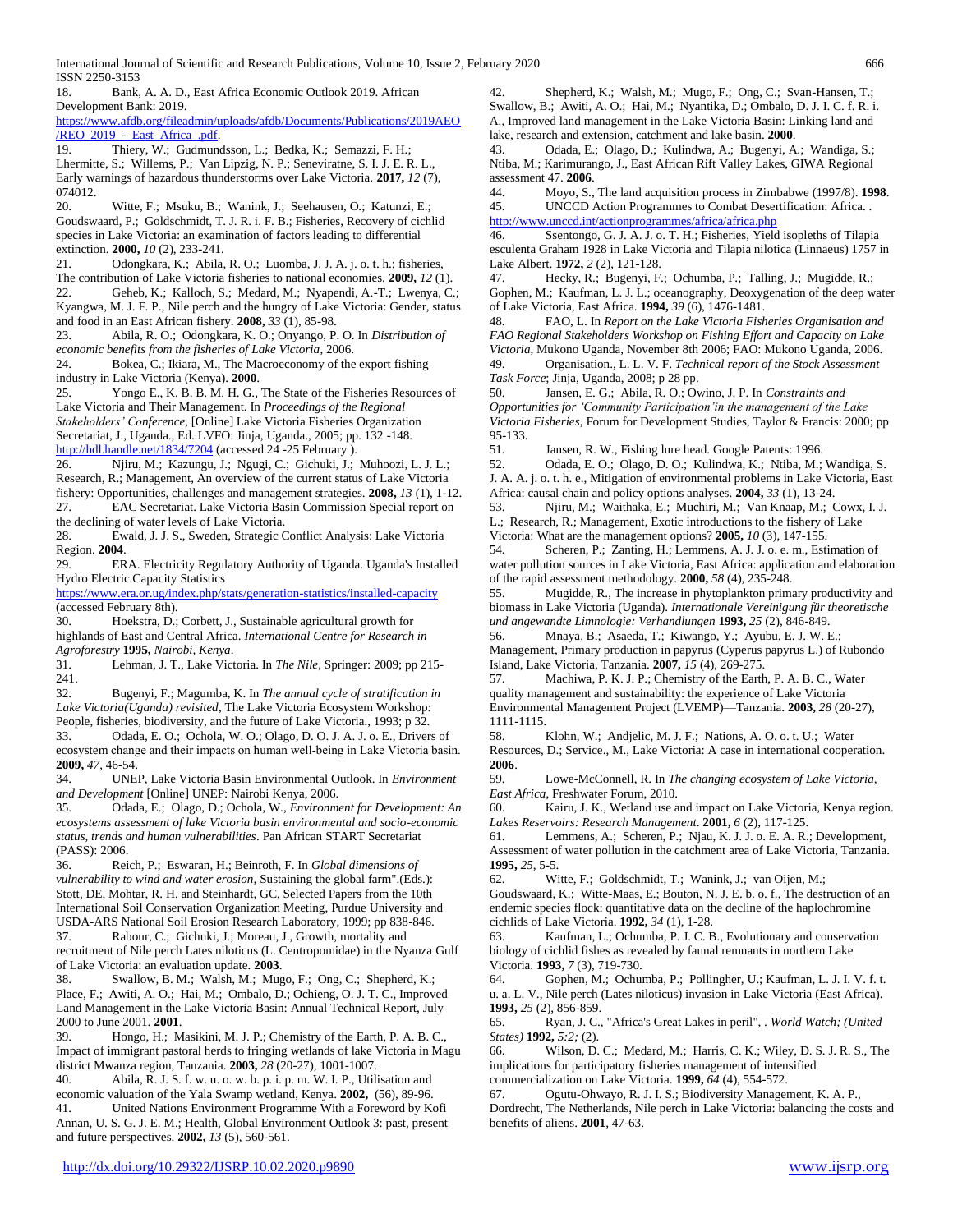68. Welcomme, R. J. N., Recent changes in the stocks of Tilapia in Lake Victoria. **1966,** *212* (5057), 52.

69. Hecky, R. E., The eutrophication of lake Victoria. *Internationale Vereinigung für theoretische und angewandte Limnologie: Verhandlungen, 25(1)*  **1993,** *25* (1), 39-48.

70. Balirwa, J. S.; Chapman, C. A.; Chapman, L. J.; Cowx, I. G.;

Geheb, K.; Kaufman, L.; Lowe-McConnell, R. H.; Seehausen, O.; Wanink, J. H.; Welcomme, R. L. J. B., Biodiversity and fishery sustainability in the Lake Victoria basin: an unexpected marriage? **2003,** *53* (8), 703-715.

71. Njiru, M.; Ojuok, J.; Getabu, A.; Jembe, T.; Owili, M.; Ngugi, C. J. A. E. H.; Management, Increasing dominance of Nile tilapia, Oreochromis niloticus (L) in Lake Victoria, Kenya: Consequences for the Nile perch Lates niloticus (L) fishery. **2008,** *11* (1), 42-49.

72. Kudhongania, A.; Cordone, A. J. J. A. J. o. T. H.; Fisheries, Bathospatial distribution pattern and biomass estimate of the major demersal fishes in Lake Victoria. **1974,** *3* (1), 15-31.

73. Ogutu-Ohwayo, R. J. E. b. o. f., The decline of the native fishes of lakes Victoria and Kyoga (East Africa) and the impact of introduced species, especially the Nile perch, Lates niloticus, and the Nile tilapia, Oreochromis niloticus. **1990,** *27* (2), 81-96.

74. Twongo, T.; Bugenyi, F.; Wanda, F. J. A. J. o. T. H.; Fisheries, The potential for further proliferation of water hyacinth in Lakes Victoria, Kyoga and Kwania and some urgent aspects for research. **1995,** *6* (1&2), 1-10.

75. Williams, A. E.; Hecky, R. E., Invasive Aquatic Weeds and Eutrophication: The Case of Water Hyacinth in Lake Victoria: 1 and Robert E. Hecky2. In *Restoration and management of tropical eutrophic lakes*, CRC Press: 2005; pp 211-250.

76. Kolding, J.; Van Zwieten, P.; Mkumbo, O.; Silsbe, G.; Hecky, R. J. T. e. a. t. f., Are the Lake Victoria fisheries threatened by exploitation or eutrophication? Towards an ecosystem based approach to management. **2008**, 309-354.

77. Lipiatou, E.; Hecky, R.; Eisenreich, S.; Lockhart, L.; Muir, D.; Wilkinson, P. J. T. l., climatology,; lakes, p. o. t. E. A., Recent ecosystem changes in Lake Victoria reflected in sedimentary natural and anthropogenic organic compounds. **1996**, 523-541.

78. Hastenrath, S.; Kruss, P. D. J. A. o. G., The dramatic retreat of Mount Kenya's glaciers between 1963 and 1987: greenhouse forcing. **1992,** *16*, 127- 133.

79. Lehman, J. T.; Mugidde, R.; Lehman, D. A., Lake Victoria plankton ecology: Mixing depth and climate-driven control of lake condition. In *Environmental change and response in East African lakes*, Springer: 1998; pp 99-116.

80. Kayombo, S.; Jorgensen, S., Lake Victoria Experiences and lessons learned brief (unpublished). **2005**.

81. Muli, J. R. J. L.; Research, R.; Management, Environmental problems of Lake Victoria (East Africa): what the international community can do. **1996,** *2* (1‐2), 47-53.

82. Rutashobya, D. In *Lake Victoria water quality problems including pollution*, regional workshop on LVEMP, 1996; pp 18-19.

83. Kondoro, J.; Mikidadi, M. J. T. J. o. S., Heavy metal pollution in Lake Victoria. **1998,** *24*, 9-21.

84. Kansiime, F.; Maimuna, N., *Wastewater treatment by a natural wetland: the Nakivubo swamp, Uganda*. CRC Press: 1999.

85. Kiwango, Y. A.; Wolanski, E. J. W. E.; Management, Papyrus wetlands, nutrients balance, fisheries collapse, food security, and Lake Victoria level decline in 2000–2006. **2008,** *16* (2), 89-96.

86. Snidvongs, A.; Teng, S. J. M. R., GIWA Regional assessment, Global International Waters Assessment. **2006,** *55*.

87. Kahatano, J.; Mnali, S.; Akagi, H. J. B. M. J., A study of mercury levels in fish and humans in Mwakitolyo mine and Mwanza town in the Lake Victoria goldfields, Tanzania. **1998,** *2*, 543-545.

88. Ikingura, J. R.; Akagi, H. J. S. o. t. T. E., Monitoring of fish and human exposure to mercury due to gold mining in the Lake Victoria goldfields, Tanzania. **1996,** *191* (1-2), 59-68.

89. Campbell, L.; Verburg, P.; Dixon, D.; Hecky, R. J. S. o. t. T. E., Mercury biomagnification in the food web of Lake Tanganyika (Tanzania, East Africa). **2008,** *402* (2-3), 184-191.

90. Campbell, L.; Dixon, D.; Hecky, R. J. J. o. T.; Environmental Health, P. B., A review of mercury in Lake Victoria, East Africa: implications for human and ecosystem health. **2003,** *6* (4), 325-356.

<span id="page-10-1"></span>91. Onyari, J. M.; Wandiga, S. O. J. B. o. E. C.; Toxicology, Distribution of Cr, Pb, Cd, Zn, Fe and Mn in Lake Victoria sediments, East Africa. **1989,** *42* (6), 807-813.

92. Machiwa, J. J. T. J. o. S., Metal concentrations in sediment and fish of Lake Victoria near and away from catchments with gold mining acctivities. **2003,** *29* (2), 43-54.

93. Campbell, L. M.; Balirwa, J.; Dixon, D.; Hecky, R. J. A. J. o. A. S., Biomagnification of mercury in fish from Thruston Bay, Napoleon Gulf, Lake Victoria (East Africa). **2004,** *29* (1), 91-96.

94. Mitema, E.; Gitau, F. J. A. J. o. E., Organochlorine residues in fish from Lake Victoria, Kenya. **1990,** *28* (3), 234-239.

95. Ssebugere, P.; Kiremire, B. T.; Henkelmann, B.; Bernhöft, S.; Kasozi, G. N.; Wasswa, J.; Schramm, K.-W. J. C., PCDD/Fs and dioxin-like PCBs in fish species from Lake Victoria, East Africa. **2013,** *92* (3), 317-321.

96. Kasozi, G.; Kiremire, B.; Bugenyi, F.; Kirsch, N.; Nkedi-Kizza, P. J. J. o. e. q., Organochlorine residues in fish and water samples from Lake Victoria, Uganda. **2006,** *35* (2), 584-589.

97. Henry, L.; Kishimba, M. J. E. P., Pesticide residues in Nile tilapia (Oreochromis niloticus) and Nile perch (Lates niloticus) from Southern Lake Victoria, Tanzania. **2006,** *140* (2), 348-354.

98. Madadi, O.; Wandiga, S.; Jumba, I. In *The status of persistent organic pollutants in Lake Victoria catchment*, 2006.

99. Lung'Ayia, H. B.; M'harzi, A.; Tackx, M.; Gichuki, J.; Symoens, J. J. F. B., Phytoplankton community structure and environment in the Kenyan waters of Lake Victoria. **2000,** *43* (4), 529-543.

<span id="page-10-0"></span>100. Mugidde, R.; Gichuki, J.; Rutagemwa, D.; Ndawula, L.; Matovu, X. In *Status of water quality and its implication on fishery production*, The State of the Fisheries Resources of Lake Victoria and Their Management. Proceedings of the Regional Stakeholders' Conference, Secretariat, Jinja: 2005; pp 106-112.

<span id="page-10-2"></span>101. Wandiga, S.; Onyari, J. J. K. J. S., The concentration of heavy metals: Mn, Fe, Cu, Zn, Cd and Pb in sediments and fish from the Winam Gulf of Lake Victoria and fish bought in Mombasa town markets. **1987,** *8*, 5-18.

<span id="page-10-3"></span>102. Hulme, M.; Doherty, R.; Ngara, T.; New, M.; Lister, D. J. C. r., African climate change: 1900-2100. **2001,** *17* (2), 145-168.

<span id="page-10-4"></span>103. Bugenyi, F.; Magumba, K. J. T. l., climatology; lakes, p. o. t. E. A., The present physicochemical ecology of Lake Victoria, Uganda. **1996**, 141-154. Organization, C. O. C. W. M., Intergovernmental panel on climate change. **2007**.

<span id="page-10-6"></span><span id="page-10-5"></span>105. Birkett, C.; Murtugudde, R.; Allan, T. J. G. R. L., Indian Ocean climate event brings floods to East Africa's lakes and the Sudd Marsh. **1999,** *26* (8), 1031-1034.

<span id="page-10-7"></span>106. Conway, D., Extreme rainfall events and lake level changes in East Africa: recent events and historical precedents. In *The East African great lakes: limnology, palaeolimnology and biodiversity*, Springer: 2002; pp 63-92.

<span id="page-10-8"></span>107. Githeko, A. K.; Ndegwa, W. J. G. c.; health, h., Predicting malaria epidemics in the Kenyan highlands using climate data: a tool for decision makers. **2001,** *2* (1), 54-63.

<span id="page-10-9"></span>108. Githeko, A. K.; Lindsay, S. W.; Confalonieri, U. E.; Patz, J. A. J. B. o. t. W. H. O., Climate change and vector-borne diseases: a regional analysis. **2000,** *78*, 1136-1147.

<span id="page-10-10"></span>109. Reynolds, C. J. R. p. o. t. w. s. f. t. P. E.; Service, C. A. D. o. t. U. F. A., Low water levels observed on Lake Victoria. **2005,** (September 26).

<span id="page-10-11"></span>110. Liu, H.; Li, X.; Fischer, G.; Sun, L. J. C. C., Study on the impacts of climate change on China's agriculture. **2004,** *65* (1-2), 125-148.

<span id="page-10-12"></span>111. Tschakert, P. J. G. E. C., Views from the vulnerable: understanding climatic and other stressors in the Sahel. **2007,** *17* (3-4), 381-396.

<span id="page-10-13"></span>112. Cline, W. R., *Global warming and agriculture: Impact estimates by* 

<span id="page-10-14"></span>*country*. Peterson Institute: 2007.<br>113. **Project, I. W. L. River** Project, I. W. L. River Nile Basin.

<https://www.internationalwaterlaw.org/documents/africa.html> (accessed January 26th).

<span id="page-10-15"></span>114. Okoth-Owiro, A., The Nile treaty: state succession and international treaty commitments: A case study of the Nile water treaties. **2004**.

<span id="page-10-16"></span>115. Kameri-Mbote, P. G., *Water, ConfliCt, and Cooperation: lessons from the nile river Basin*. Woodrow Wilson International Center for Scholars: 2007; Vol. 4.

<span id="page-10-17"></span>116. GB, L.; PJ, K. J. J. o. W.; Technology, E., Inadequacies in Water Legislation for Water Resources Management: Experiences from Tanzania. **2003,** *1* (1), 1-6.

#### **AUTHORS**

**First Author – Janet Nassali 1,2,#**

**Email:** [Janet.Nassali@gmail.com](mailto:Janet.Nassali@gmail.com) **Tel:** +256774653136, +8613671994941